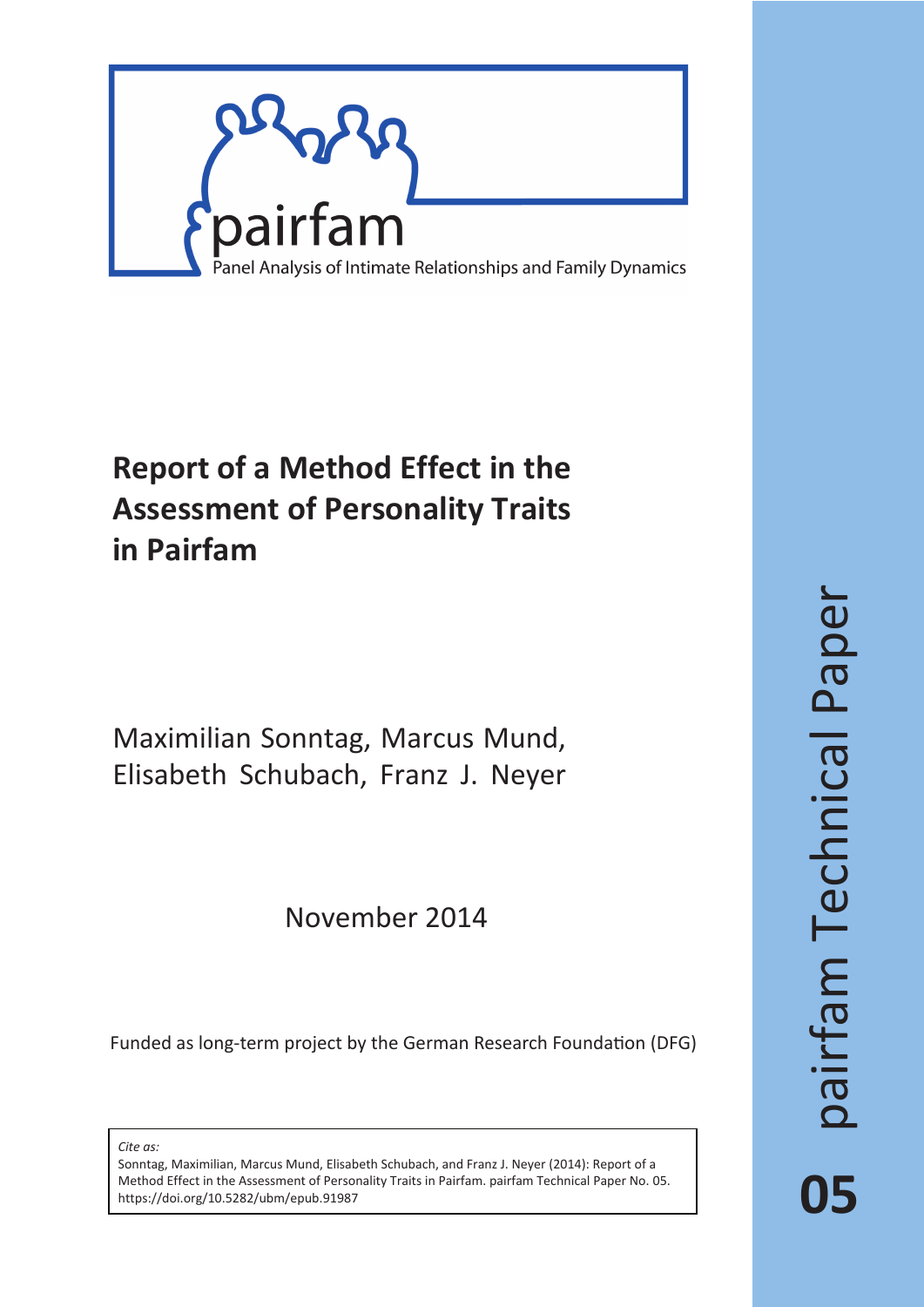## **Report of a Method Effect in the Assessment of Personality Traits in Pairfam**

## **(Maximilian Sonntag, Marcus Mund, Elisabeth Schubach, & Franz J. Neyer)**

In Wave 1, five personality traits (self-esteem, loneliness, emotional autonomy, shyness and explosiveness/tendency to anger) have been assessed in CAPI-mode (computer-assisted personal interview; i.e., questions were directly asked by the interviewer), whereas these traits were assessed in CASI-mode (computer-assisted self-administered interview; i.e., respondents completed questionnaires privately on a handheld computer) in the following waves. Our analyses indicated method effects for four of these traits (self-esteem, loneliness, emotional autonomy, shyness).

When comparing the anchors' scores at Wave 1 to the respective following wave<sup>1</sup>, we found statistically significant longitudinal differences in means that exceed differences between all other waves. Additionally, the comparison of anchors' scores at Wave 1 to the scores of their partners at Wave 1 revealed statistically significant cross-sectional differences in means. Effect sizes (Cohen's *d)* are comparable in both cases (see Table 1).

Table 1

*Change in personality traits in case of assessment with two methods* 

|                    |         | ΔΜ      |      | SD <sub>D</sub> |          |          |         | Cohen's $d^2$ |  |  |
|--------------------|---------|---------|------|-----------------|----------|----------|---------|---------------|--|--|
| Variable           | Long    | Cross   |      | Cross           | Long     | Cross    | Long    | Cross         |  |  |
| Self-esteem        | $-0,18$ | $-0.24$ | 0,83 | 1,07            | 20.69    | 13,58    | $-0,31$ | $-0,32$       |  |  |
| Loneliness         | 0,32    | 0,27    | 1,30 | 1,25            | $-18,67$ | $-12,95$ | 0,35    | 0,30          |  |  |
| Emotional autonomy | $-0,07$ | $-0,05$ | 0,80 | 0,98            | 7,09     | 3,10     | $-0,13$ | $-0,07$       |  |  |
| <b>Shyness</b>     | 0.17    | 0.21    | 0,82 | 1,19            | $-16.24$ | $-10.88$ | 0,29    | 0,25          |  |  |

*Note.* Long = longitudinal (anchor Wave 1 – anchor subsequent wave); Cross = cross-sectional (anchor Wave 1 – partner Wave 1); *∆M* = difference in means;  $SD<sub>D</sub>$  = standard deviation of the difference values.

Longitudinal comparisons additionally revealed a noticeably smaller standard deviation of the scores at Wave 1, especially for self-esteem and loneliness (see Table 2). This suggests the scale was used differently at the two measurement occasions, possibly due to influences of social desirability (Heerwegh, 2009).

Table 2

l

*Longitudinal change in personality traits* 

|                    | М    |      |      | SD   |         |  |  |  |
|--------------------|------|------|------|------|---------|--|--|--|
| Variable           | T1   | ፐን   | Т1   | ፐን   |         |  |  |  |
| Self-esteem        | 4,12 | 3,93 | 0,76 | 0,86 | 12,7 %  |  |  |  |
| Loneliness         | 1,65 | 1,95 | 1,01 | 1,15 | 13,6 %  |  |  |  |
| Emotional autonomy | 3,90 | 3,83 | 0,76 | 0,76 | $-0.2%$ |  |  |  |
| <b>Shyness</b>     | 2.14 | 2.32 | 0.84 | 0.87 | 3,8%    |  |  |  |
|                    |      |      |      |      |         |  |  |  |

 $1$  The next assessments took place in Wave 2 (self-esteem), Wave 4 (loneliness), and Wave 5 (emotional autonomy and shyness), respectively.

<sup>&</sup>lt;sup>2</sup> Calculation for dependent variables  $d = ([M_2 - M_1]/SD_D) * \sqrt{2}$ ,  $SD_D$  refers to the standard deviation of the difference values (Cohen, 1988).